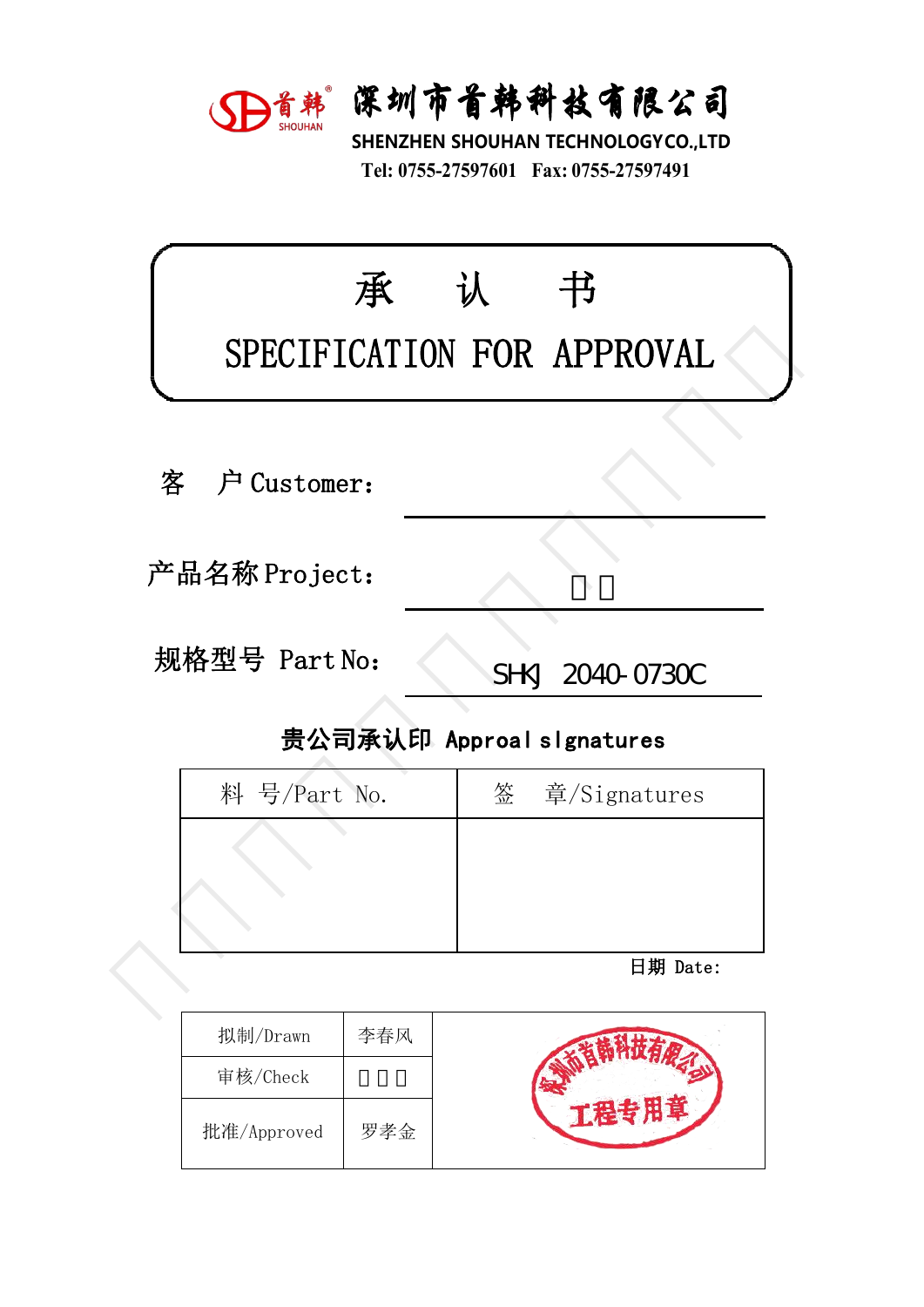## 承認書 SPECIFICATION FOR APPROVAL

| 客户名稱<br><b>CUSTOMER</b>                                                                                                                                                                                                                                                                                                                                                                                                                                                                                                                                                                                                                                                                                                                                                 |                                   |  |                           |                      | 2019. 01. 15              |  |  |
|-------------------------------------------------------------------------------------------------------------------------------------------------------------------------------------------------------------------------------------------------------------------------------------------------------------------------------------------------------------------------------------------------------------------------------------------------------------------------------------------------------------------------------------------------------------------------------------------------------------------------------------------------------------------------------------------------------------------------------------------------------------------------|-----------------------------------|--|---------------------------|----------------------|---------------------------|--|--|
| 規 格<br><b>ITEM</b>                                                                                                                                                                                                                                                                                                                                                                                                                                                                                                                                                                                                                                                                                                                                                      | SHKJ 2040-0730C                   |  |                           | 编<br>號<br>SERIAL NO. |                           |  |  |
| 1.1. 形狀尺寸(單位/毫米):<br>1.2. 實物圖:                                                                                                                                                                                                                                                                                                                                                                                                                                                                                                                                                                                                                                                                                                                                          |                                   |  |                           | $\bf{A}$             | $20.7 \pm 1.0 \text{ mm}$ |  |  |
| SHAPE & DIMENSION(unit/mm):<br>The Sample::                                                                                                                                                                                                                                                                                                                                                                                                                                                                                                                                                                                                                                                                                                                             |                                   |  |                           | $\bf{B}$             | $39.4 \pm 1.0 \text{ mm}$ |  |  |
|                                                                                                                                                                                                                                                                                                                                                                                                                                                                                                                                                                                                                                                                                                                                                                         |                                   |  |                           | $\mathcal{C}$        | $7.2 \pm 0.5$ mm          |  |  |
| $\frac{1}{\sqrt{2}}$ $\Phi$ C<br>$\overline{(CoreID)}$                                                                                                                                                                                                                                                                                                                                                                                                                                                                                                                                                                                                                                                                                                                  |                                   |  |                           | D                    |                           |  |  |
|                                                                                                                                                                                                                                                                                                                                                                                                                                                                                                                                                                                                                                                                                                                                                                         |                                   |  |                           | E                    |                           |  |  |
| Α                                                                                                                                                                                                                                                                                                                                                                                                                                                                                                                                                                                                                                                                                                                                                                       | B                                 |  |                           | $\mathbf F$          |                           |  |  |
|                                                                                                                                                                                                                                                                                                                                                                                                                                                                                                                                                                                                                                                                                                                                                                         |                                   |  |                           | G                    |                           |  |  |
|                                                                                                                                                                                                                                                                                                                                                                                                                                                                                                                                                                                                                                                                                                                                                                         |                                   |  |                           | H                    |                           |  |  |
| 電氣性能檢測項目:<br>2.<br>測試儀器<br>ELECTRICAL REQUIREMENTS:<br><b>TEST INSTRUMENTS</b><br>1. Q-METER:<br><b>KHZ</b><br><b>TEST</b><br>$\Box$ L<br>OHP 4342A<br>$OMQ-172$<br>MHZ<br>FREQ<br>2. L.C.R. METER:<br>$\mathbf{K}\mathbf{H}\mathbf{Z}$<br><b>TEST</b><br>$\Box Q$<br>FREQ<br>MHZ<br><b>OHP 4284A</b><br>KHZ<br>KHZ<br>3. IMPEDANCE ANALYZER:<br>$Z2=170\Omega$ MIN<br>$Z1 = 100 \Omega$ MIN<br>100 MHZ<br>25 MHZ<br>$\varnothing$ E4991A<br>○HP 4396B<br><b>OHP 4191A</b><br>ZZ<br><b>KHZ</b><br>KHZ<br>ØAgilent 16194A-TESTFIXTURE<br>$Z4=$<br>$Z3=$<br>$\rm{MHz}$<br>MHZ<br>4. L-METER:<br>温度<br>濕度<br>C<br>OTH 2775B<br>$\%$<br><b>HUMIDITY</b><br><b>TEMP</b><br>5. DIGITAL MINI-OHM METER:<br>綫組<br>$\Phi$ 0.5x0.5TSx100L(mm)<br>OVP2941A<br>WINDING<br>外觀:<br>3. |                                   |  |                           |                      |                           |  |  |
|                                                                                                                                                                                                                                                                                                                                                                                                                                                                                                                                                                                                                                                                                                                                                                         | THE LIMIT OF BREAKAGE:<br>項目      |  | 標準值                       |                      |                           |  |  |
|                                                                                                                                                                                                                                                                                                                                                                                                                                                                                                                                                                                                                                                                                                                                                                         | Item<br>處缺陷的面積                    |  | Standard Value            |                      |                           |  |  |
|                                                                                                                                                                                                                                                                                                                                                                                                                                                                                                                                                                                                                                                                                                                                                                         | Area of a breakage<br>總缺陷面積       |  | $\leq 1 \, \mathrm{mm}^2$ |                      |                           |  |  |
|                                                                                                                                                                                                                                                                                                                                                                                                                                                                                                                                                                                                                                                                                                                                                                         | All area of the breakage          |  | $\leq 2mm^2$              |                      |                           |  |  |
|                                                                                                                                                                                                                                                                                                                                                                                                                                                                                                                                                                                                                                                                                                                                                                         | 缺陷深度<br>The depth of the breakage |  | $\leq 0.4$ mm             |                      |                           |  |  |
|                                                                                                                                                                                                                                                                                                                                                                                                                                                                                                                                                                                                                                                                                                                                                                         | 毛刺長度<br>The length of burr        |  | ≤0.2mm                    |                      |                           |  |  |
| 包 裝:<br>4.<br>PACKAGING:                                                                                                                                                                                                                                                                                                                                                                                                                                                                                                                                                                                                                                                                                                                                                |                                   |  |                           |                      |                           |  |  |

内包裝采用泡塑盒, 外包裝采用紙箱, 每箱産品外面都蓋上合格章(包括品名、數量、批號、檢驗員)。 Inner packing adopts foam plastics box, outer packing adopts carton and each carton should have a qualified chapter label outside(include the variety, quantity, batch number and inspector).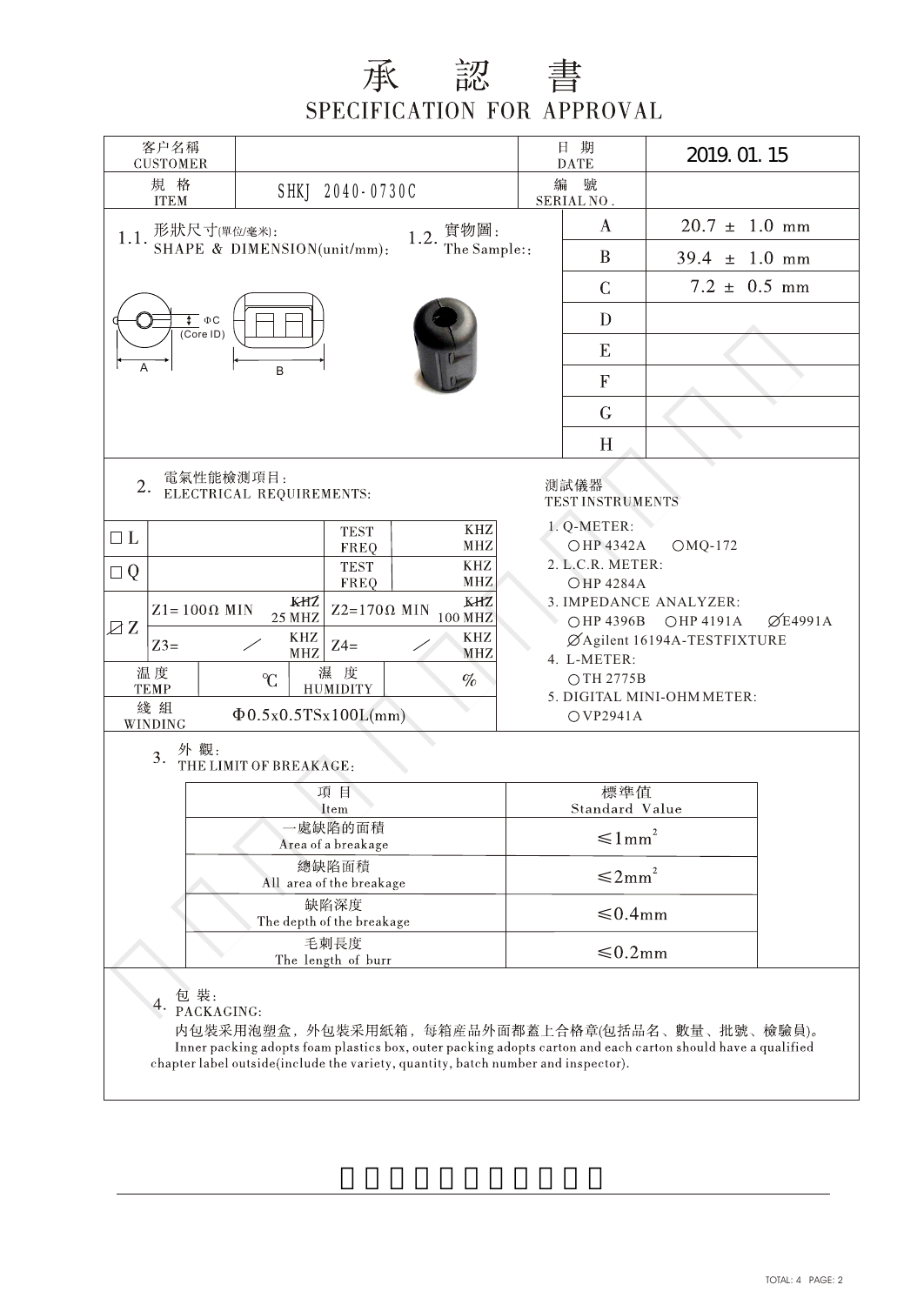檢驗數據 **INSPECTION DATA** 

|                                                               | 客户名稱<br><b>CUSTOMER</b>        |                                                                                         |                                                     |                       |                                                                                           | 日期<br><b>DATE</b>                                            |          | 2019. 01. 15       |              | 數 量<br>QUANTITY |           | 10PCS                     |
|---------------------------------------------------------------|--------------------------------|-----------------------------------------------------------------------------------------|-----------------------------------------------------|-----------------------|-------------------------------------------------------------------------------------------|--------------------------------------------------------------|----------|--------------------|--------------|-----------------|-----------|---------------------------|
| 號<br>編<br>SERIAL NO.<br>規 格<br>SHKJ 2040-0730C<br><b>ITEM</b> |                                | 形狀尺寸(單位/毫米):<br>實物圖:<br>SHAPE & DIMENSION(unit/mm):<br>The Sample::                     |                                                     |                       |                                                                                           |                                                              |          |                    |              |                 |           |                           |
|                                                               | 綫組<br>WINDING                  | $\Phi$ 0.5x0.5TSx100L(mm)                                                               |                                                     |                       |                                                                                           |                                                              |          |                    |              |                 |           |                           |
|                                                               | 測試頻率<br><b>TEST FREQ</b><br>温度 | $Z1=$<br>$Z3=$ $-$<br>C                                                                 | KHZ<br><b>25 MHZ</b><br>KHZ<br>$\operatorname{MHz}$ | $Z2=$<br>$Z4=$<br>濕度  | KHZ<br>100 MHZ<br>$\mathbf{K}\mathbf{H}\mathbf{Z}$<br>$\ensuremath{\mathbf{MHz}}$<br>$\%$ | $\overline{\uparrow}$ $\Phi$ C<br>$\overline{(CoreID)}$<br>B |          |                    |              |                 |           |                           |
|                                                               | <b>TEMP</b>                    | <b>HUMIDITY</b><br>電氣性能<br>尺 寸(單位:毫米)<br>DIMENSION(unit:mm)<br>ELECTRIC CHARACTERISTICS |                                                     |                       |                                                                                           |                                                              |          |                    |              |                 |           |                           |
| 項目<br><b>TEST</b>                                             | Q                              | $L(\mu H)$<br>(MH)                                                                      | $Z1(\Omega)$                                        | $Z2(\Omega)$          | $Z3(\Omega)$                                                                              | $Z4(\Omega)$                                                 | $\bf{A}$ | $\bf{B}$           | $\mathsf{C}$ | $\mathbf{D}$    | ${\bf E}$ | $\boldsymbol{\mathrm{F}}$ |
| <b>ITEM</b>                                                   |                                |                                                                                         | 100                                                 | 170                   |                                                                                           |                                                              | 20.7     | 39.4               | 7.2          |                 |           |                           |
| $\ddot{}$                                                     |                                |                                                                                         | $\sqrt{2}$                                          | $\prime$              |                                                                                           |                                                              | 1.0      | 1.0                | 0.5          |                 |           |                           |
|                                                               |                                |                                                                                         | $\mathbf{0}$                                        | $\boldsymbol{0}$      |                                                                                           |                                                              | 1.0      | 1.0                | 0.5          |                 |           |                           |
| $\mathbf{1}$                                                  |                                |                                                                                         | 110.6                                               | 209.2                 |                                                                                           |                                                              | 20.70    | 39.13              | 8.26         |                 |           |                           |
| $\overline{2}$                                                |                                |                                                                                         | 109.2                                               | 208.6                 |                                                                                           |                                                              | 20.68    | 39.26              | 8.08         |                 |           |                           |
| 3                                                             |                                |                                                                                         | 110.4                                               | 208.8                 |                                                                                           |                                                              | 20.64    | 39.38              | 8.15         |                 |           |                           |
| $\overline{4}$                                                |                                |                                                                                         | 109.8                                               | 209.3                 |                                                                                           |                                                              | 20.66    | 39.39              | 8.08         |                 |           |                           |
| 5                                                             |                                |                                                                                         | 110.0                                               | 209.4                 |                                                                                           |                                                              | 20.59    | 39.40              | 8.06         |                 |           |                           |
| 6                                                             |                                |                                                                                         | 109.6                                               | 208.2                 |                                                                                           |                                                              | 20.59    | 39.42              | 8.10         |                 |           |                           |
| $\tau$                                                        |                                |                                                                                         | 110.2                                               | 209.0                 |                                                                                           |                                                              | 20.70    | 39.40              | 8.16         |                 |           |                           |
| 8                                                             |                                |                                                                                         | 109.4                                               | 208.6                 |                                                                                           |                                                              | 20.66    | 39.18              | 8.20         |                 |           |                           |
| 9                                                             |                                |                                                                                         | 109.8                                               | 208.4                 |                                                                                           |                                                              | 20.64    | 39.35              | 8.22         |                 |           |                           |
| 10                                                            |                                |                                                                                         | 110.3                                               | 209.2                 |                                                                                           |                                                              | 20.68    | 39.28              | 8.12         |                 |           |                           |
| $\overline{\mathbf{X}}$                                       |                                |                                                                                         | 109.93                                              | 208.87                |                                                                                           |                                                              | 20.65    | 39.31              | 8.14         |                 |           |                           |
| ${\rm Y/N}$                                                   |                                |                                                                                         | $\mathbf Y$                                         | $\mathbf Y$           |                                                                                           |                                                              | Y        | $\mathbf Y$        | $\mathbf Y$  |                 |           |                           |
| 測試儀器:<br>TEST INSTRUMENTS:<br>E4991A+16194A<br>$\mathsf D$    |                                | O                                                                                       | 檢                                                   | 驗<br><b>INSPECTED</b> |                                                                                           | 復核<br><b>CHECKED</b>                                         |          | 認<br>確<br>APPROVED |              |                 |           |                           |